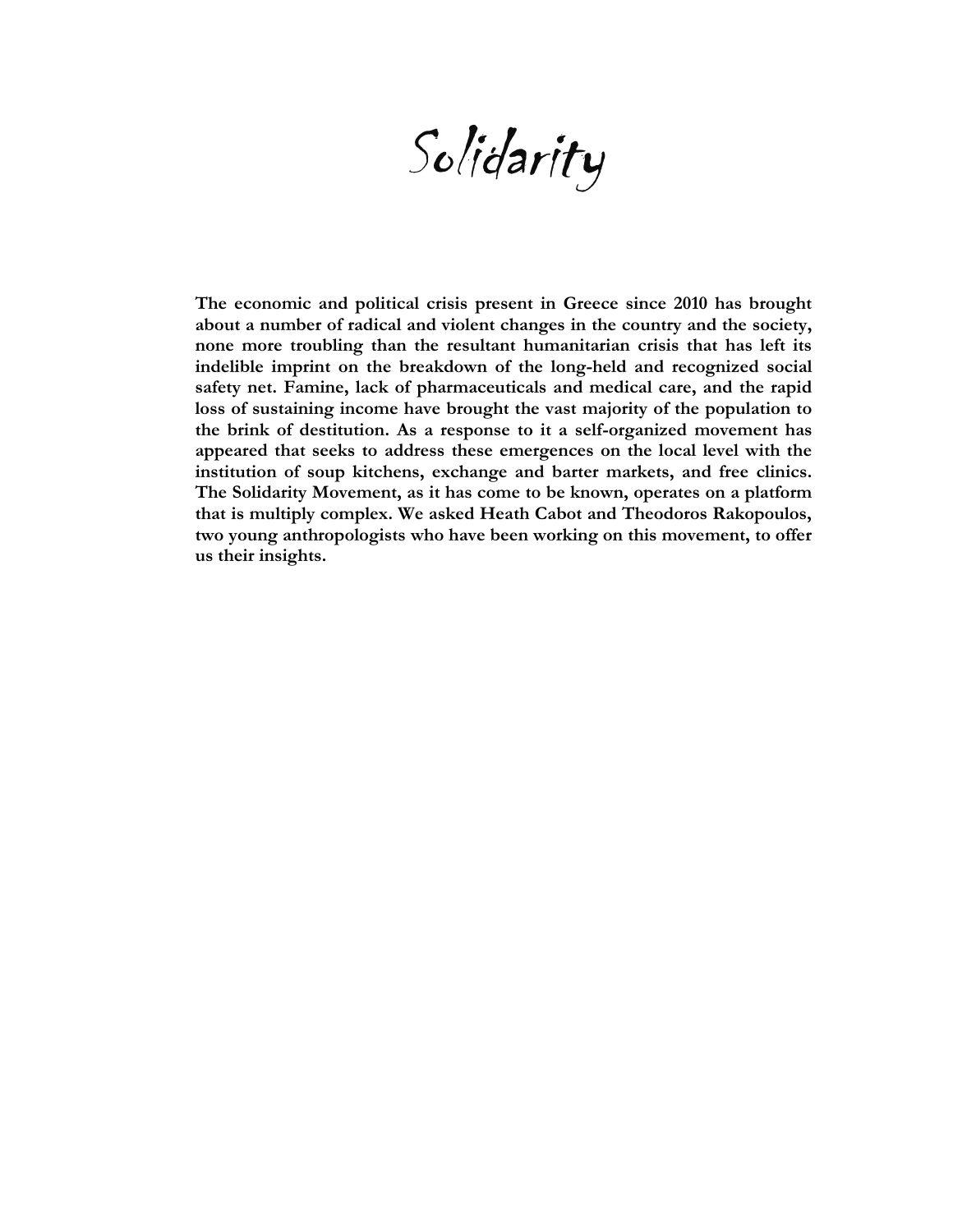Occasional Paper 7

# **The Banality of Solidarity**

*Heath Cabot, College of the Atlantic*

As an anthropologist teaching at an interdisciplinary undergraduate institution, I frequently find myself faced with the question of what ethnography as a method and anthropology as a field have to offer to the world. While I often stumble at this question, two key responses have risen to the top. The first is Clifford Geertz's (1975) assertion that ethnography is about trying to elucidate "the stories people tell about themselves to themselves," and in doing so, to bring into the foreground the habits and value systems that form the commonsensical webs of meaning that shape everyday life and "culture" (itself a deeply contested concept). My second response invokes George Marcus and Michael Fischer's (1999) discussion of the power of anthropology as "cultural critique," a position that allows us to show the constructedness of systems of meaning (what we often translate as "culture")—systems with sometimes violent effects.

These two positions call for different, and perhaps contradictory, approaches from ethnographers. Geertz, on the one hand, argues for the power of interpreting the lifeworlds of research interlocutors in and on *their own terms.* Marcus and Fischer, on the other hand, underscore the critical power of the ethnographer, a gesture that allows us to undermine certain cultural forms and larger systems of knowledge and injustice.



**Heath Cabot** is professor *anthropology at the College of the Atlantic, an interdisciplinary liberal arts college in Maine, USA. In Winter and Spring of 2015, she was a Fellow with the Fulbright Foundation in Greece and a visiting researcher at Panteion University for Social and Political Sciences in Athens. She is the author of On the Doorstep of Europe: Asylum and Citizenship in Greece (Penn Press 2014) and is currently conducting research on solidarity clinics and how notions of somatic and social health are reconfigured under austerity. Her research has also been funded by the US National Science Foundation, the Wenner Gren Foundation for Anthropological Research, and the Woodrow Wilson Foundation.*

Page  $\overline{\phantom{0}}$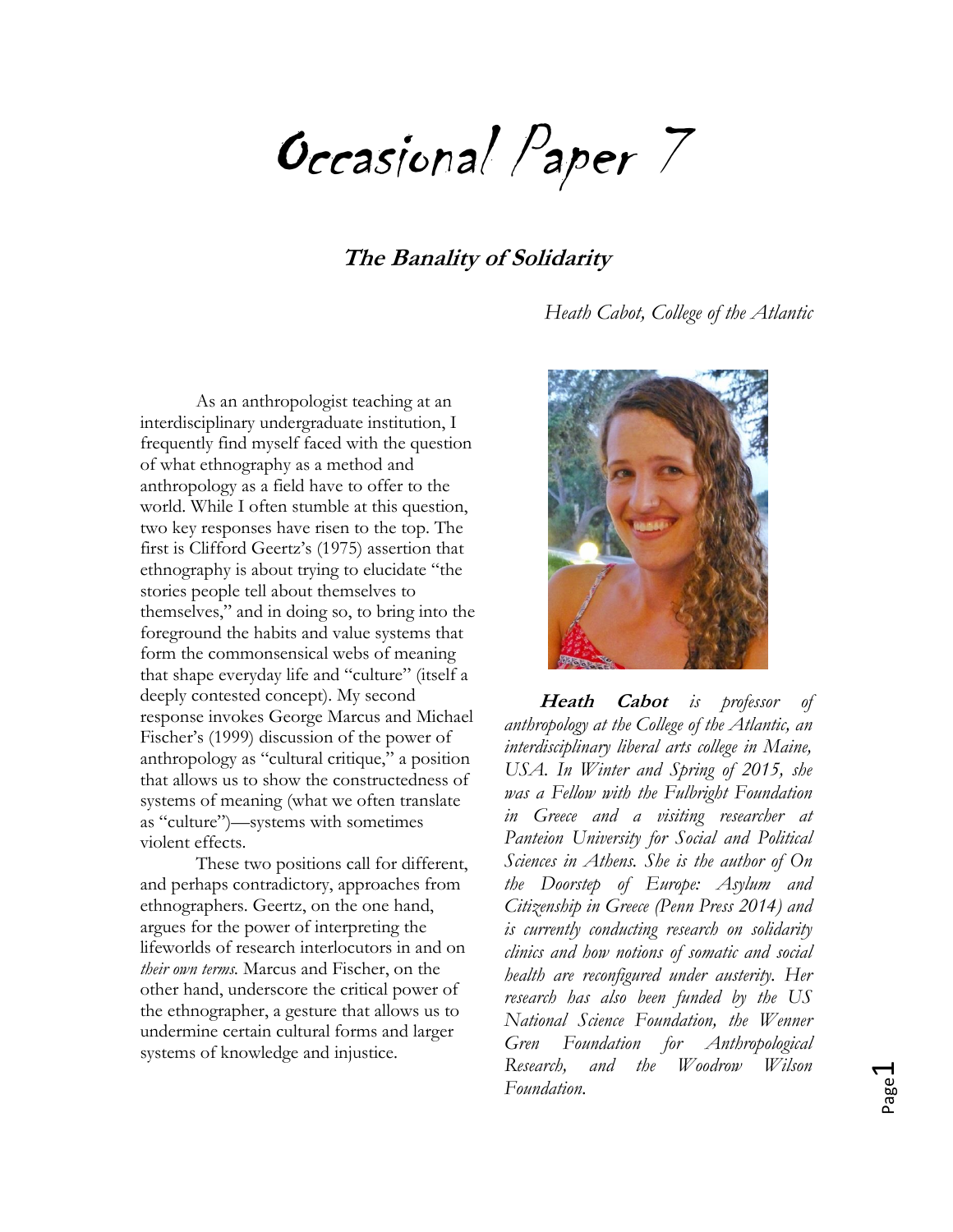I would, however, argue that these threads are more complementary than they might first appear. Both are grounded on the ethnographer's obligation to understand how systems of public meaning (culture) emerge and are shaped according to certain internal logics, which may become clear to others through the ethnographer's interpretive, even if critical, work. But we may emphasize these approaches differently and differentially. Some ethnographers focus more on the meaning-making projects of those with whom we come into conversation and relation (Biehl 2005; Crapanzano 1980). Daniel Linger (2001) calls this approach "person-centered ethnography," arguing that individual persons are themselves the best experts when it comes to their lives and lifeworlds. Others place a greater emphasis on the critical power of the anthropologist to show how people are shaped or inscribed by culturally-inflected power relationships (Bourgois and Schonberg 2009; Farmer 2005; Fassin 2007).

I seek a middle ground—however unstable and imperfect: I try to take seriously the meaning-making work of research interlocutors, while also acknowledging the impingements of culture and the forms of structural violence that people face. This was the guiding approach for my book on asylum in Greece (2014), in which I sought to elucidate how persons attempt to create tolerable lives and partial forms of justice within often overwhelming constraints. But in my new project, which focuses on the role of social solidarity clinics/pharmacies in austerity-afflicted Greece, I engage frequently with another iteration of the above dilemma. Increasingly, I find myself faced with the politicization (or even political cooptation) of the term solidarity and of solidarity initiatives themselves. Politicians, activists, and intellectuals alike—Greeks and non-Greeks—have lately engaged with both the term and the practice of solidarity on a discursive level, seeking to invoke its widespread appeal in a variety of politically charged projects.

Many of these political mobilizations emerge from various hues of the Greek and international Left(s), proclaiming solidarity with refugees, prisoners, and (in the case of international leftists) even solidarity with Greeks at large. But solidarity is also discursively ambiguous and by no means should be celebrated as belonging only to the worlds of leftist politics. "Solidarity" is the name of the Orthodox Church's NGO, and it even makes appearances in corporate culture: for instance, the phone company OTE recently played on the imagery of solidarity with the slogan μαζί είμαστε ένα (together we are one). Golden Dawn, the neo-Nazi party, has called for "solidarity with Greeks," violently excluding non-Greeks from this formulation. Meanwhile, Greek solidarity movements have received widespread coverage in the European and international press and among left-leaning intellectuals and activists. While doing fieldwork in social clinics/pharmacies between January and August 2015, I regularly met journalists, activists, and academics passing through these sites and from places as diverse as Japan, France, Germany, Denmark, the U.K., the US, and Turkey. One of my interlocutors joked that their clinic was now a stop on the tourist route, right after the Acropolis.

As an ethnographer, my engagement in solidarity initiatives is on the level of analysis, trying to show how people themselves who are involved intimately with such movements describe and practice solidarity in ways that often do not cohere easily with emergent grand narratives of political struggle.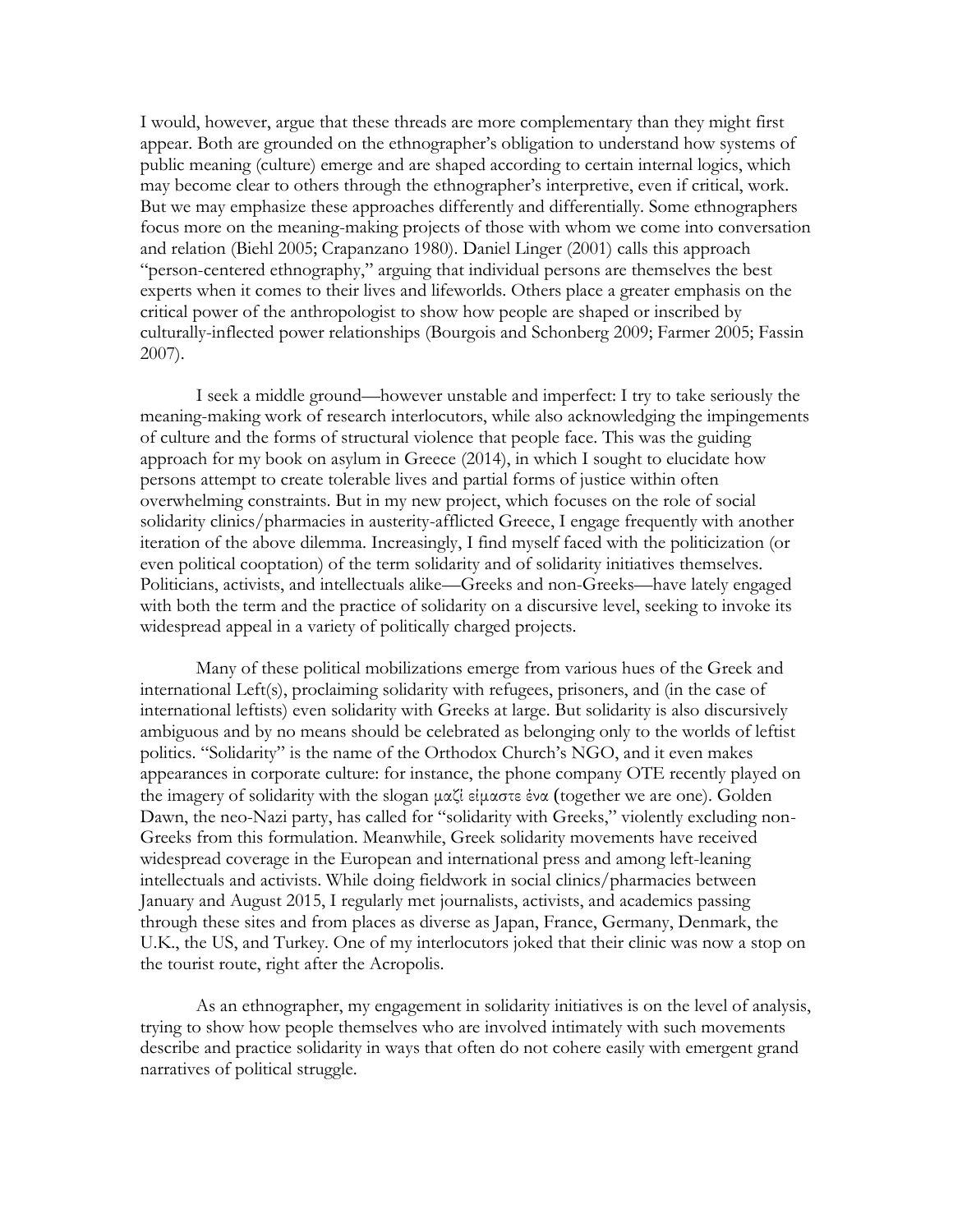This presents a dilemma that is simultaneously analytical and ethico-political: to what extent should I, as an anthropologist, apply an external interpretive frame to solidarity, such as an approach that claims solidarity for politics? And to what extent should I highlight more internal meanings of solidarity by trusting my interlocutors themselves to interpret solidarity for me? Or perhaps there is another middle ground?

In order to illustrate this dilemma more effectively I too will draw on statements made by Leo Panitch at the conference "Democracy Rising" (Athens, July 2015), where Theodoros Rakopoulos and I organized a panel on the local meanings of solidarity in Greece. Panitch began by explaining that he felt great humility in being the first speaker on the panel—especially since he was not Greek. He devoted most of his speaking time to a discussion of solidarity movements in Greece, mentioning that while in Athens for the conference, he had the opportunity to "spend some time" with Solidarity4All [\(http://www.solidarity4all.gr/\)](http://www.solidarity4all.gr/). This organization, Solidarity4All, serves as a support body and financial clearing-house for donations to the heterogeneous, informal, neighborhoodlevel initiatives that constitute the κίνημα αλληλεγγύης (solidarity movement) in Greece. Panitch then went on to state his great admiration for Solidarity4All and the movement at large, and he urged any future government to strongly support solidarity networks.

This sentiment may not sound particularly noteworthy on the surface—especially coming from a political economist who is anything but naïve about the complexities entailed in relationships between the state and civil society. The statement is, however, doubly problematic: first of all, it is a position imbued with the romanticization of human solidarity (as Rakopoulos highlights in his piece where he, also, engages with Panitch's intervention); and secondly, it ignores the fact that such an idea—state support for solidarity initiatives—is one of the most hotly contested and troubling issues among solidarity workers themselves. Most solidarity workers insist that the state must maintain responsibility for healthcare provision in Greece, and that solidarity clinics are just temporary stop-gaps; many express fear that state support would be a form of semi-institutionalization. I have heard many solidarity workers actively object to any official state or governmental involvement, though some clinics cultivate relationships (both formal and informal) with government officials, municipal offices, or ministries. Others resist the ways in which state involvement might compromise the innovativeness, radicalism, or flexibility of their work. At a country-wide conference of various solidarity initiatives in May 2015, the debate regarding the relationship between solidarity initiatives and the state provided the most lively and vitriolic exchange during the meeting of social clinics/pharmacies: "We will never institutionalize ourselves we will never join the government"—shouted one solidarity worker, himself a doctor and activist who has been active in social clinics since 2011. Another solidarity worker, however—with the rhetorical vigor often present in debates in Greece–countered that with a leftist government now in power, and with the state healthcare system under incredible stress, social clinics had a responsibility to advise and help the government. The discussion went on like that for almost an hour.

Furthermore, Solidarity4All must not be conflated with the solidarity movement. During my research I found that Solidarity4All is welcomed by some in the solidarity movement but is viewed with suspicion by others. Unlike grassroots solidarity initiatives, Solidarity4All does not run purely on voluntarism and historically has close ties to the SYRIZA party; they also engage in the management and distributions of funds. In contrast,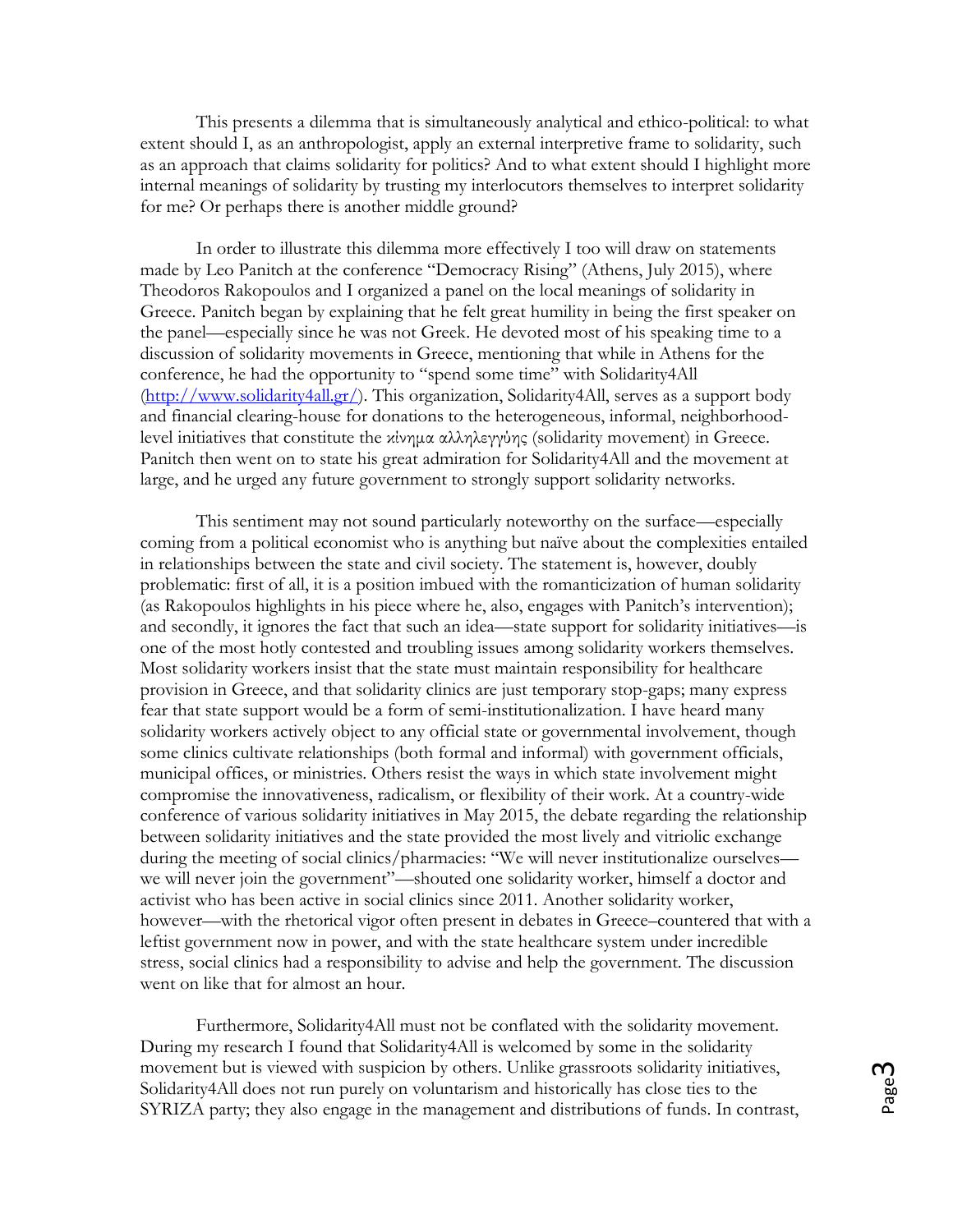solidarity initiatives insist on the model of solidarity itself as an alternative to wage labor and monetary exchange (see Rakopoulos "Occasional Paper" 6). Many also frame financial donations as dangerous, associated with philanthropy or charity—modes of assistance that solidarity networks work hard to position themselves against as they object to the power relationships that such modalities entail. Many solidarity initiatives only accept donations inkind. I have thus encountered a pronounced suspicion toward Solidarity4All with regard to *what exactly is* their status vis-à-vis the state and what exactly happens to the funds that they collect. I want to emphasize that by no means does this suspicion necessarily overlap with my own view of the organization's important work. Nevertheless, these concerns are deeply relevant for the very people with whom Panitch proclaimed solidarity.

After the panel I approached Leo Panitch with the intention of sharing some of the insights that I have gathered on the ground, hoping to relate this tension to him and ask his thoughts. He responded that Gramsci had written in great detail about the role of the intellectual in the class struggle, and that what was at stake in my question was how intellectuals can disseminate and translate between the institutions of governance and civil society. Panitch is right to call our attention to this point, for Gramsci's analysis goes precisely to the heart of the dilemmas of anthropologists (and other intellectuals) seeking to do politically engaged yet sensitive work on politically relevant issues. Throughout the GCAS conference, I found *solidarity* invoked not only to proclaim support for Greece and Greeks but to conjure a European or international Left, which had, for some participants, clearly appeared as visible or manifest at the conference. I have argued elsewhere [\(http://www.analyzegreece.gr/topics/solidarity-resistance/item/303-heath-cabot\)](http://www.analyzegreece.gr/topics/solidarity-resistance/item/303-heath-cabot) that the pronounced "solidarity" (both as a practice and as a discourse surrounding such practices) of the international Left may run the risk of pushing to the margins the specificities (and diversities) of the predicaments that Greeks are facing now. But that is not my chief concern here. Rather, my question now is to what extent an engaged intellectual should be interpreting and ascribing politically relevant meanings to social phenomena, versus listening to those who live and struggle within those worlds we hope to understand—particularly when these interpretive projects may be in tension with each other.

Panitch simultaneously claimed humility in the face of Greek solidarity movements while prescribing a kind of solution—which itself was antithetical to the stated goals of many solidarity workers. I am much less confident in my response. Clearly, I am concerned about the political and ethical implications of marginalizing local perspectives on solidarity. Furthermore, from my field data, it is clear to me that the stated motivations of many solidarity workers do not necessarily cohere, in any easy way, with the projects of leftist politics. As such, the cooptation of solidarity work for the projects of an international or Greek Left not only potentially marginalizes local interpretations of solidarity but also bears the risk of eliding crucial perspectives on what makes solidarity happen, as a lived, even banal, every-day practice.

Solidarity work may be explicitly politically motivated for some practitioners—and it may be deeply imbued with political potential (Rakopoulos 2014). But many solidarity workers refuse to describe their work in terms that can be easily translated, for a researcher or engaged intellectual, into the realm of politics, class struggle, or even social justice more broadly. Anthropologists have issued important warnings telling us that we must be suspicious of claims to anti-politics, particularly in the realm of aid distribution. In the vein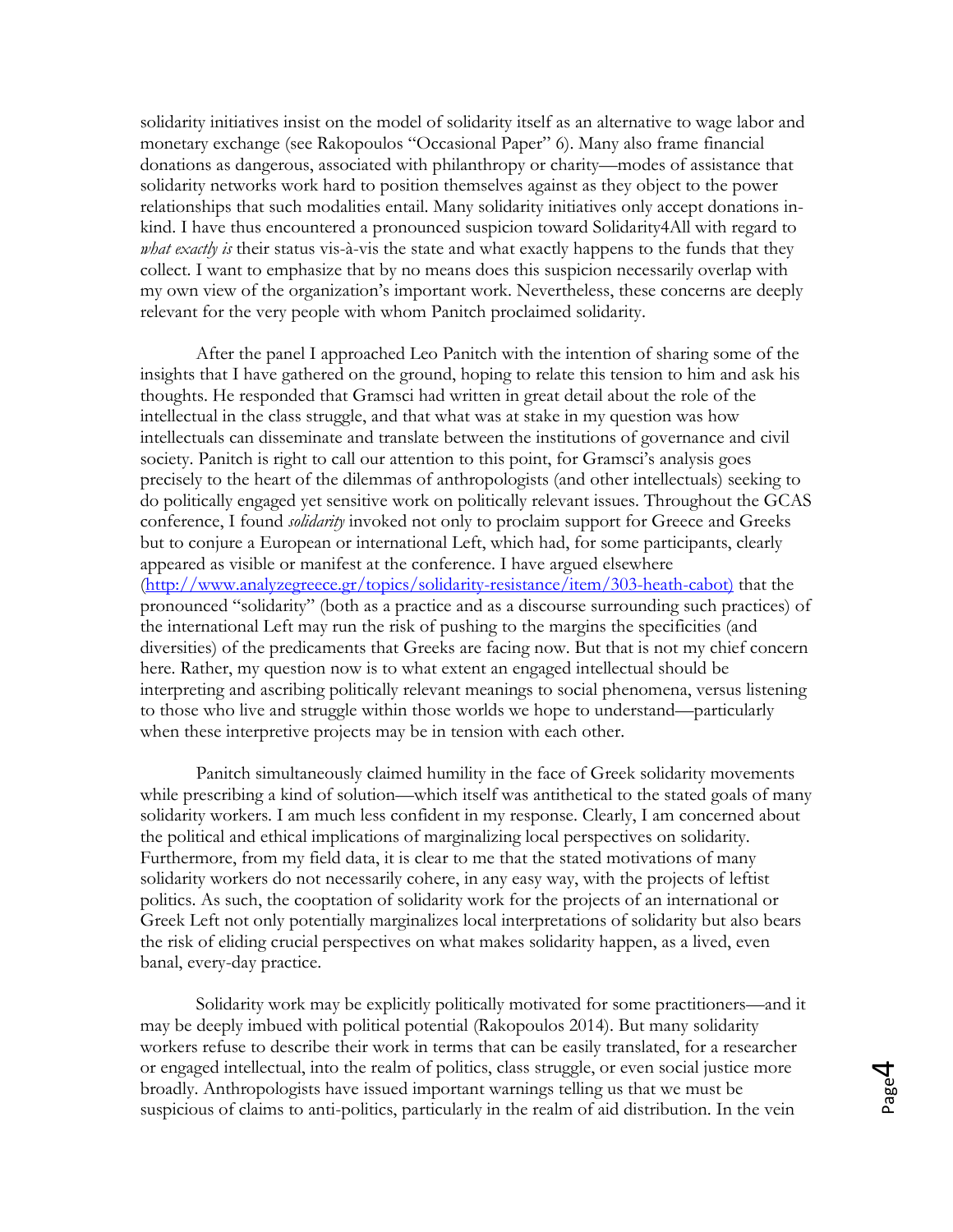of cultural critique, for instance, James Ferguson (1994), and more recently, Miriam Ticktin (Ticktin 2006, 2011) have argued that by couching humanitarian aid in terms of moral-ethical (and anti-political) projects, aid workers often elide the power relationships that their interventions enact. Solidarity certainly has moral-ethical dimensions that are worthy of unpacking with care (something that Theo Rakopoulos and I, independently of each other, are currently researching). Nevertheless, many solidarity workers articulate their labor not so much in moral terms but as unfolding in the banality (and even drudgery) of the everyday. I would suggest that such banality—which is easily shunted aside by a grander politicized narrative of solidarity work—is crucial in the labor and practice of solidarity. The banalities of solidarity, and their attendant small pleasures and struggles, often resist the narratives and discourses of politics, but they may nonetheless be crucial for the realization of solidarity work in practice.

To close, I will leave you with two relatively raw impressions or stories, gleaned from my ongoing fieldwork, featuring two solidarity workers. The accounts are imminently rich in no way can I do justice to them here. These two persons, and their approaches to and interpretations of their work, render me silent, without easy access to interpretive, critical, or political analysis.

## **March 2015**

*Nia has taught me to understand the pleasures of organizing medicines into shoe boxes. The pharmacy has no heat or electricity, and so it is dark and cold. But Nia—a retired school-teacher who is 78 years old—is there at 8 am every day, sweeping, mopping, and setting up the tables and chairs in the small waiting area of the entryway (the pharmacy is in an apartment on the first floor of a building) so that it looks professional and* τακτοποιημένη (in order and put-together). *Whenever she catches me chatting too much (or, as she says laughingly, playing the anthropologist), she reprimands me, only half teasingly:* Εδώ δουλεύουμε—"*Ηere we work."*

*One day she takes me aside. She has printed out and then cut small pieces of paper where she has typed the active ingredients of medicines, which she has learned over her two years of hard work at the pharmacy (even though she, like most of the other volunteers, is not a pharmacist). She has a carefully construed method: she shows me how to tape them on the sides of old empty shoeboxes, all of which have been used in other configurations of the pharmacy's backroom* αποθήκη *(storage area). We then sort through garbage bags full of donated left-over medicines and place them in the boxes, rearranging them repeatedly to make more space. We chat—but not too much. After working diligently and pleasantly together, she urges me to go over and try one of the* κουλούρια *(ringcookies) that she has brought.* 

#### **June 2015**

*I have finally gotten up the courage to ask Kostis for a more formal interview. It has been six months that we have known each other, and we chat frequently at the pharmacy, most often jokingly—although sometimes he gets serious. He has worked at the pharmacy for two years, and he is there every day. He often tells me he is bored:* βαριέμαι. *He told me the very first day I met him that he did not have much hope for the future. He has been unemployed for a few years now. But he*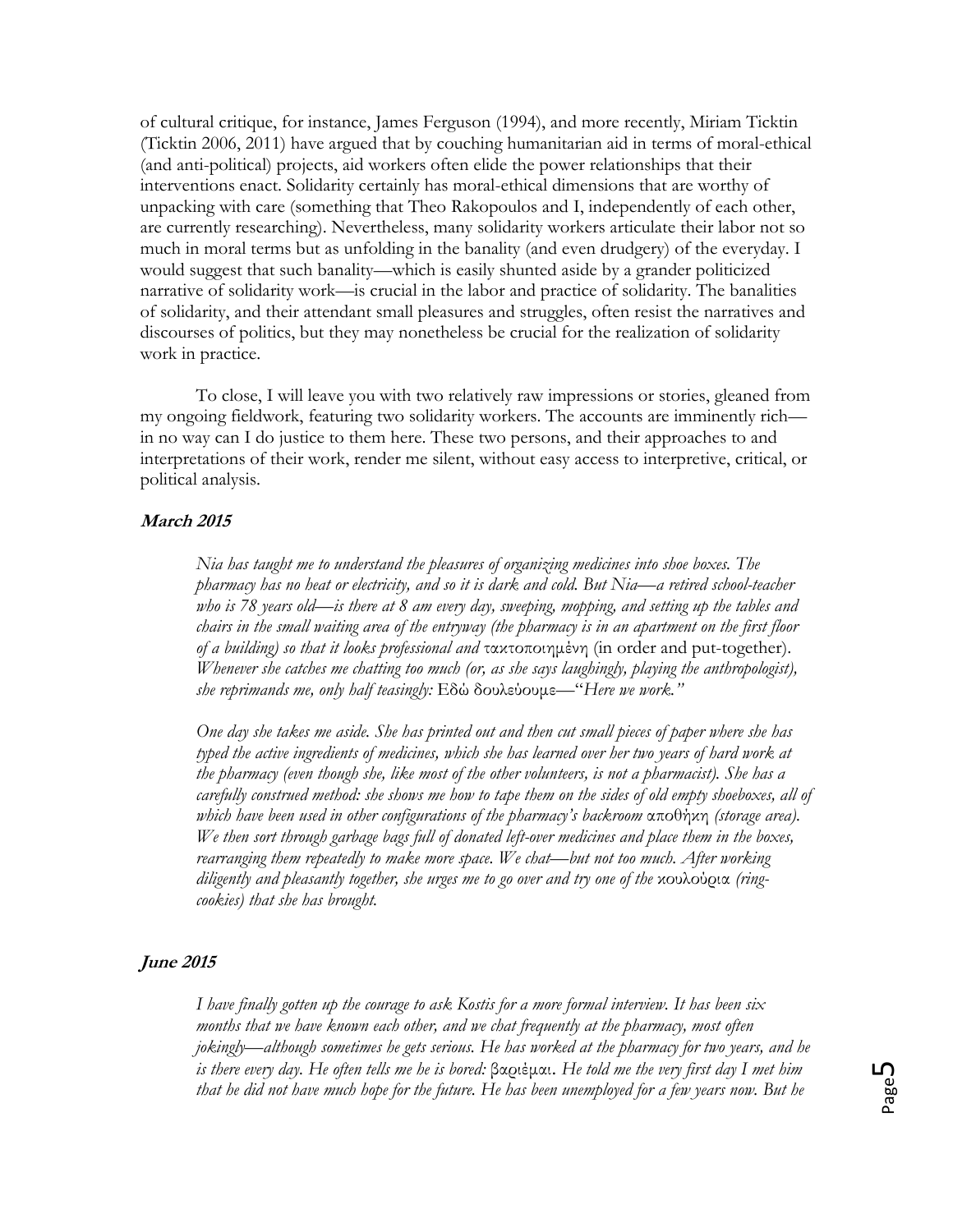*is one of the more pleasant of my co-solidarity workers, with a keen and well-placed, quiet humor. People who come to the pharmacy for their medicines actively seek him out. One of his friends calls him* o μοναχός (*the monk)—he is so quiet and polite.* 

*We meet in Thesseio on a Saturday afternoon for coffee, and he shifts uncomfortably in his chair,*  explaining that he has never been able to sit still, even as a kid. When I ask him why he works at *the pharmacy, he lifts his chin and answers with a shrug* Ξέρω 'γω*; (how do I know?)." I point out that he is there every day, that the people who come there really seem to like him. He thinks for a moment and responds:* Να περνάω την ώρα μου *(to pass my time)." He then adds that he tries to serve (να* εξυπηρετώ*), and he likes to offer* (να προσφέρω*).* 

*Kostis is deeply cynical of politics. This government, he explains, is just like any other. He repeats a line from an old Rembetiko song,"* Οι ομολογίες" *(The bonds), by Kostas Karipis:* Ντούρου ντούρου ντούρου ντούρου στην Πλατεία Κουμουντούρου [sic]*. This song describes the 1930 devaluation of bonds granted by the Greek government to refugees from Asia Minor. [\(https://www.youtube.com/watch?v=s57zAau5vbk](https://www.youtube.com/watch?v=s57zAau5vbk) ). But here Kostis references members of the SYRIZA party (among them the Prefect of Attika, Rena Dourou) talking nonsense—"dourou dourou"—in their offices at Koumoundourou Square in central Athens—thus invoking earlier histories of financial crisis and government betrayal.*

*He laughs and I laugh. He writes the phrase in my notebook. He tells me he doesn't believe in revolutions—he gestures to the sky and laughs at the many revolutionaries* της φούσκας *(of the bubble)—who never really do anything.* 

To work, even when one is bored. To show up every day, even when it is dark and cold. To organize, with care and even pleasure, donated boxes of medicines into discarded shoeboxes.

To pass one's time. To offer.

I wonder if that might be what solidarity is.

## **REFERENCES CITED**

- Biehl, Joao. 2005. *Vita: Life in a Zone of Social Abandonment*. Berkeley and Los Angeles: University of California Press.
- Bourgois, Philippe I., and Jeff Schonberg. 2009. *Righteous Dopefiend*. California Series in Public Anthropology Berkeley: University of California Press.
- Cabot, Heath. 2014. *On the Doorstep of Europe : Asylum and Citizenship in Greece*. 1st edition. The Ethnography of Political Violence Philadelphia: University of Pennsylvania Press.